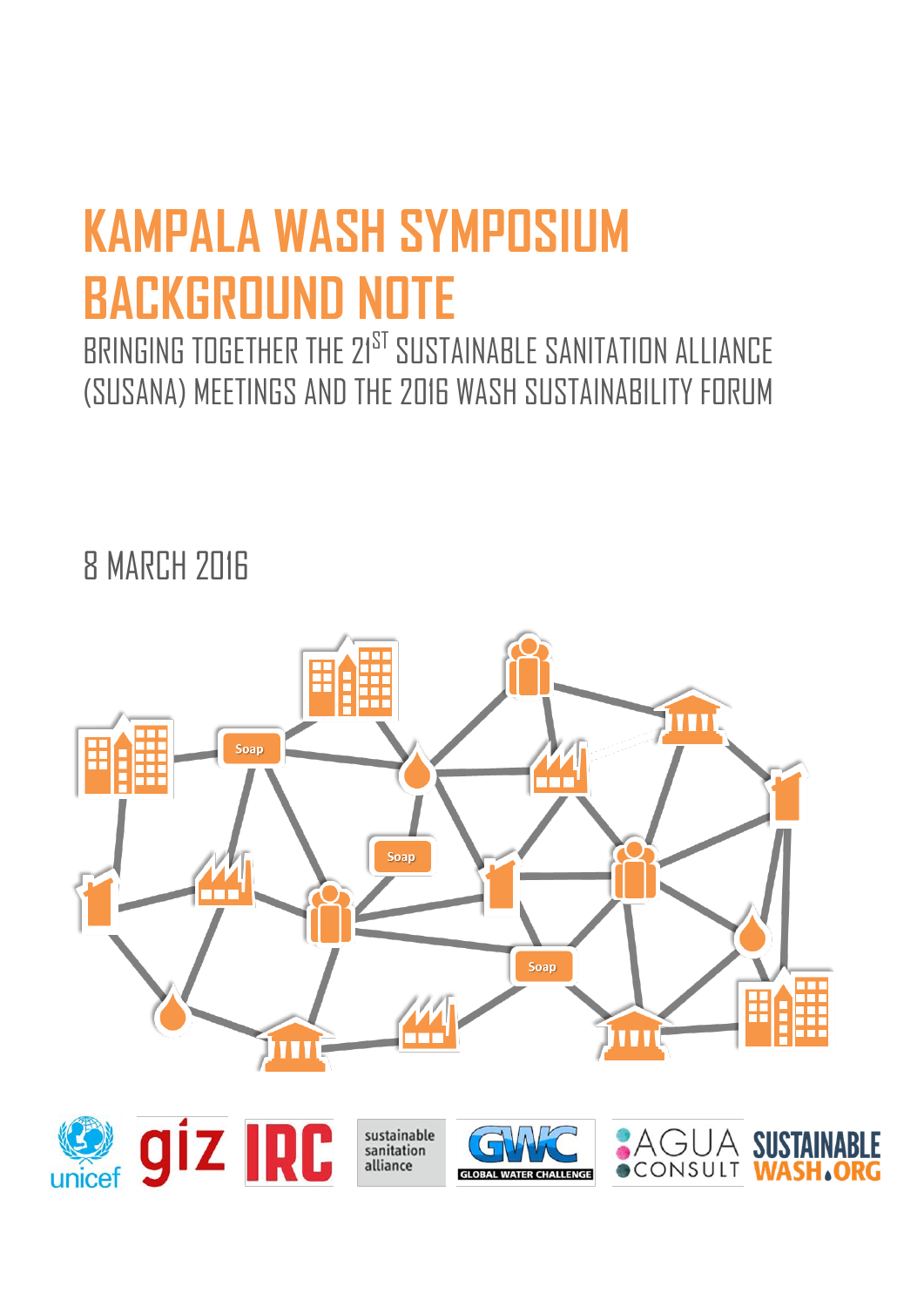## INTRODUCTION TO THE FORUM

**By 2030 the world has committed to providing universal access to sustainable water and sanitation services. How can we do this? How can we ensure that new water and sanitation services last not just for a few years, but for generations? What is our role in achieving this goal? And more importantly, how must we change what we are currently doing to reach it?**

Over the past five years a series of Sustainability Fora and SuSanA meetings have brought hundreds of experts, government representatives, practitioners, donors, and other WASH stakeholders together to explore how each can better play a role in making water and sanitation services truly sustainable. As we kick off the fifteen-year countdown to the new global goals it becomes even more critical that leadership for achieving full coverage and indefinite sustainability of services is taken up by governments, civil society, the private sector and academia from and within the countries who committed to the Goals. And that the development partners – the NGOs, philanthropic organisations, donors and multilaterals – who seek to support countries in the South also support this leadership.

To this end the Kampala WASH Symposium, to be held in **Uganda in June 2016**, will look beyond the conventional notion of 'projects' to explore how we, as WASH actors, can and should work together within the wider complex systems that deliver services. With participants and presentations from governments, donors, researchers, and practitioners, this event will bring emerging thinking on how to **drive whole-system change** and support the building of **robust national systems** at scale capable of providing universal access. It will focus on the changes that are necessary for how externally supported WASH interventions are conceived, implemented and sustained over time.

In this short background paper we set out the critical issues to be discussed at the forum and why we believe that only by understanding our place in such complex systems will we be able to overcome the long-standing challenges in the sector.

# WHY WE NFED TO THINK AND ACT DIFFERENTLY

The period spanning the Millennium Development Goals (that ended in 2015) brought important momentum and focus to the sector and, at least superficially, impressive progress in access to water supply; for example, since 1990, the number of countries with less than 50% coverage has decreased from 23 to 3 (JMP 2015). However, when we look more carefully at our successes the picture gets more complex with many countries still facing a major struggle to deliver continuous levels of basic services to everyone all the time; this is illustrated well by the snapshot of the situation (figure 1) facing rural water service delivery in rural districts in Ghana.

In addition to the one in ten people globally who still lack first time access to improved drinking water sources (around 663 million people) there are a huge (largely unknown) number for whom access to a service is patchy at best. The sanitation challenge is far worse, with one in three (2.4 billion) people still lacking improved sanitation facilities and one in eight people (around 946 million) practicing open defecation. It is shocking that in 2015, at the end of the MDGs, 47 countries have less than 50% coverage of improved sanitation. And given these stark statistics it is hardly surprising that the expected improvement to health that access to water and sanitation should bring remains so elusive.

The data from Ghana, and experience from many other countries, demonstrates that apparent success can be illusionary and fragile. As we are on the cusp of a new, and rightly ambitious global framework and set of goals for the SDGs, we cannot continue with the same approaches that fail to address sustainable service delivery. In the period spanning the MDGs, the world has become a far more integrated and inter-connected place. The knowledge, skills and technology that make water and sanitation services work in many countries are transferrable commodities in a way that would have been unthinkable previously. Money can be a limiting factor in some contexts, but often this is not at the root cause of our failure to progress. The challenges of the last few decades' point to the need for a radical reassessment of *how* we can achieve such ambitious goals, and in turn how we understand the complex environments in which we all work, in order to secure truly sustainable service provision.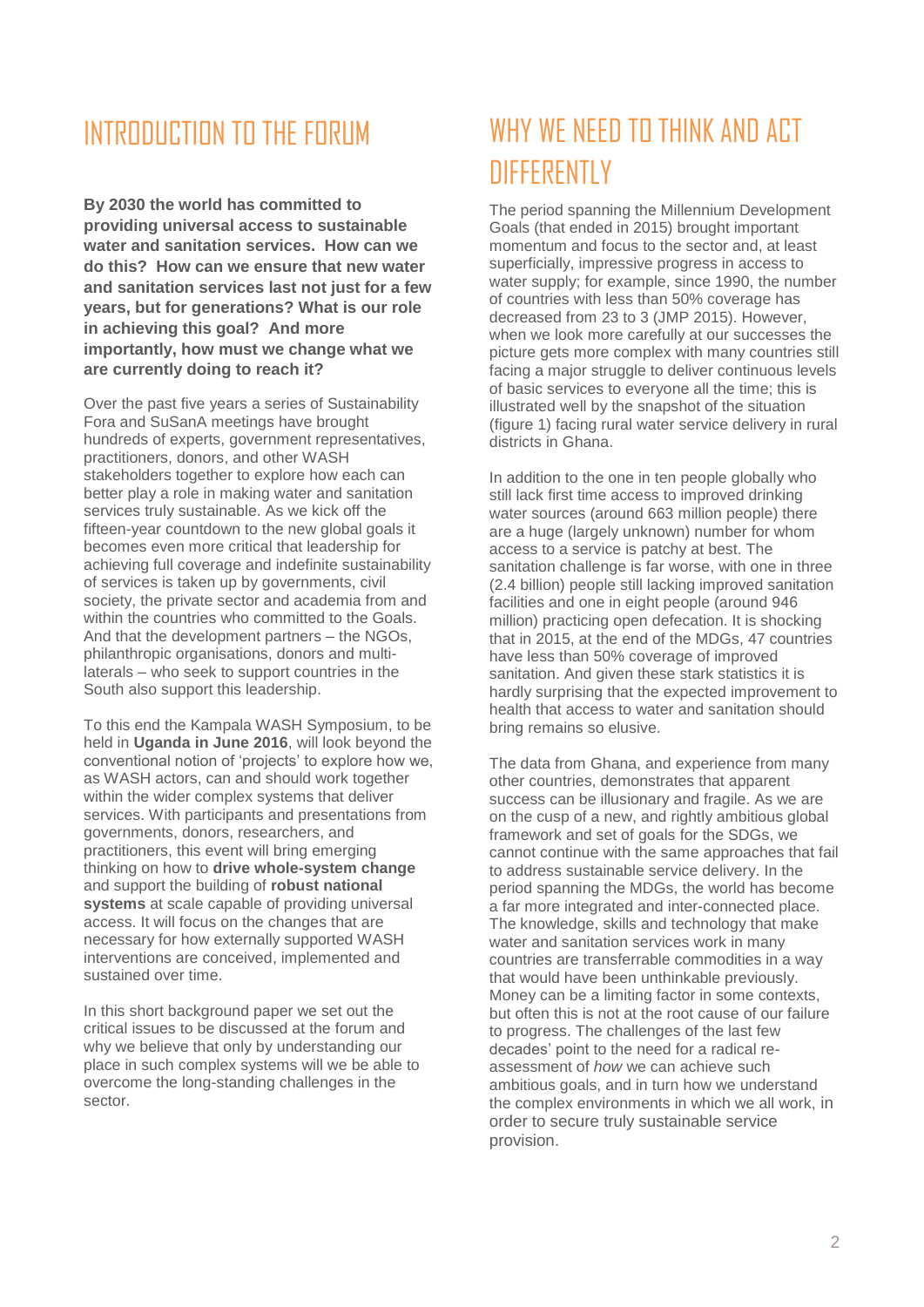#### *Fig. 1: Breakdown of service delivery in Akatsi District Ghana (Source: IRC; 2014)*







# UNDERSTANDING AND ADDRESSING THE WHOLE SYSTEM

The world is an increasingly complicated place. Change is inevitable and happening all around us. Climate change, demographic and economic growth and population movement, rising standards of living (and demand), rapid advances in technology, but also growing political uncertainty we work in a world where complexity, interconnectedness and uncertainty are growing exponentially. Change also occurs in 'unseen' ways, with cultural preferences and expectations being shaped and re-shaped by the rapid flow of information and the blurring of old divides. Change is inevitable, but it is also unpredictable and today's solutions probably cannot be counted on tomorrow.

Modern societies are, by definition, made up of **complex and interlinked systems** of people, laws, political and financial institutions, private companies, technologies, markets and regulations all constantly interacting, both formally and informally and responding to different sets of incentives, sanctions and influences. This is how they work, and this is how they provide services to their citizens. This is as true for the water and sanitation 'sector' and the services they deliver as any other part of a modern economy.

The overarching theme of the 2016 symposium is that tackling the failures and challenges of the past - moving away from dependence on aid and charity, building robust national capacity to deliver (and to keep delivering) services - means accepting and embracing this complexity, and with it the need for strong national systems. It means understanding that simply "capacitating communities" be they rural or urban, has not and cannot lead to universal and sustainable access alone. It means that robust national systems for service delivery require all of the elements at all different institutional levels – from households and communities to local government and national ministries to private companies and aid agencies to politicians – to work together effectively to achieve scale. That getting to universal access means engaging with and strengthening those systems in their entirety and not focussing only on one small entry point in a piecemeal manner without regard for the wider system.

Understanding the world through such a systemsbased perspective is not new and much work has been done to understand how the elements of a system interact, including analysis of social networks, pandemics, biodiversity, global food systems and local traffic patterns. Taking this perspective allows the possibility to shape the whole system toward a specific reform outcome, such as national health care systems in the United Kingdom and Canada, the Police in the Netherlands, educational reform in the United States and in integrated water resources management initiatives in many countries (Casella et al; 2015). A key outcome of reform for the WASH sector that we could expect through taking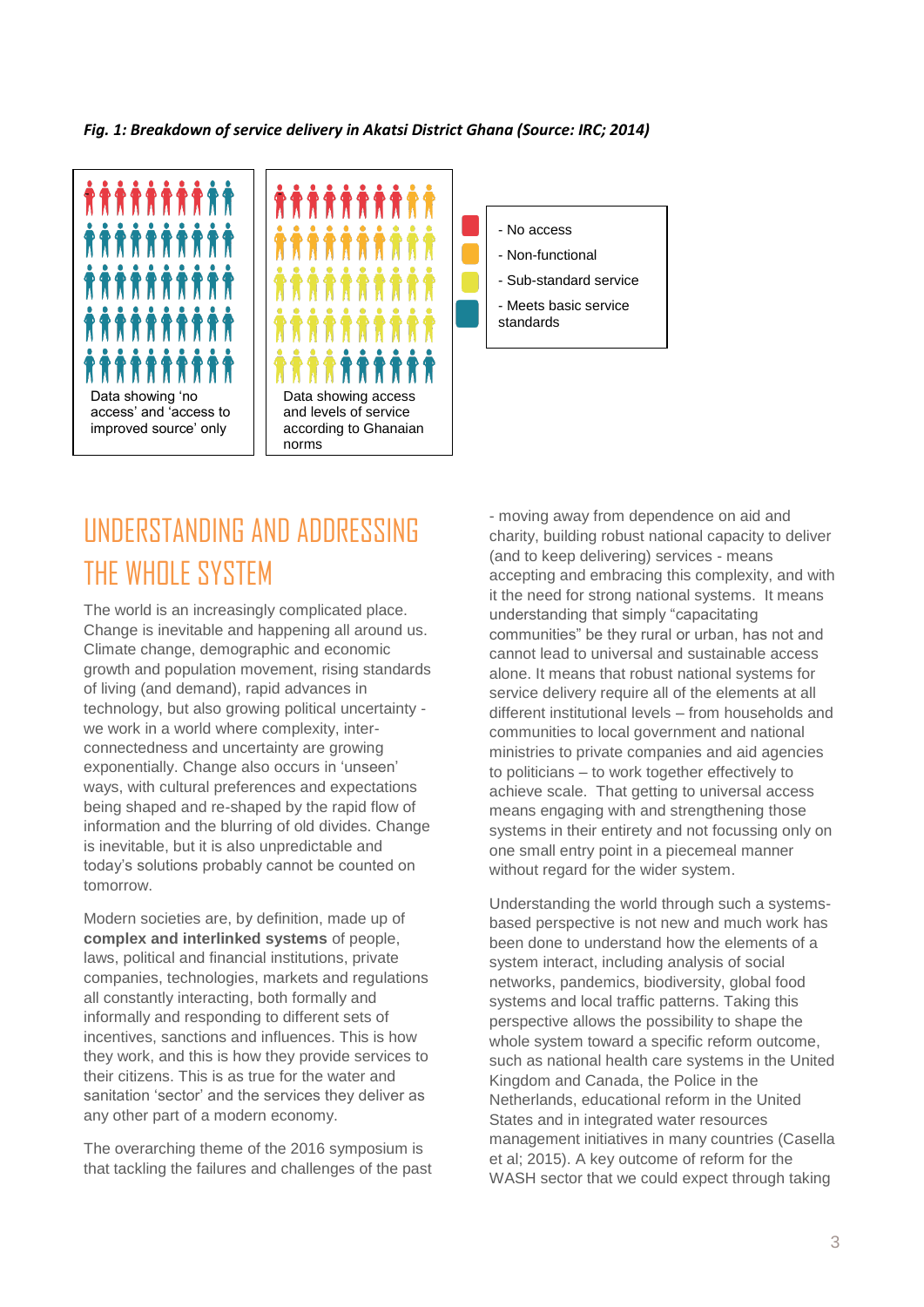such a perspective is not that services never fail, but that that there are the systems in place to enable such services to recover.

#### *What are the lessons behind engaging with the whole-system?*

The piecemeal and siloed approaches used in the past have not succeeded in delivering sustained improvements in public goods and services and there is a growing tide of voices calling for an approach that acknowledges and embraces the need to build robust systems. There is also a growing body of work and discourse around understanding complexity in the context of development  $aid<sup>1</sup>$ . From this work we are already able to identify aspects of the systems approach that may be helpful for our own sector:

- **No silver bullets**: Solutions can never be unilateral and are rarely linear. Because a system, with all its constituent actors and elements is constantly interacting and changing (a process termed co-evolution) it is impossible to precisely predict what the next evolution of the system will be, simply because there are too many variables all at work influencing the outcome. The key lesson given this complex picture is that we should not assume, or expect, one action, or even one set of actions, to directly result in 'the solution' even though we may know the general direction of travel.
- **Work with the whole system:** by corollary, only by considering – and trying to engage with – the 'whole system' do we stand any chance of success. We know for example that lasting solutions are more likely when there is as wide as possible consultation and engagement in a shared process of learning and collective action.
- **Complexity requires flexibility:** Given the inherent complexity of the system, it makes little sense to predict that Intervention A today will solve 'Problem B' in five years. Rather, a flexible and iterative approach is required based on a clear vision of what is to be achieved and a programme of action

embedded in a strong culture of monitoring, experimentation, adaption and learning. For development partners this means a shift from logical frameworks to theories of change. In this way, collective action becomes a continuous process of experimentation and learning, in which 'failures' are embraced as a positive step to understanding what does not work, on the way to finding out what does.

- **Local ownership**: donors and NGOs as wellmeaning outsiders seeking to influence change and improve services, but must recognise that approaches should be locally owned and led. Likewise, national stakeholders need to put themselves forward and lead processes. Whilst externally-driven interventions (i.e. development aid programmes of donors and NGOs) can bring in new ideas and help to catalyse change, they cannot and should not displace local stakeholders such as national and local government or civil society.
- **Support the process of whole-system change:** Understanding and engaging with the system in all its complexity is difficult, requires collective effort and takes time. It requires money and patience to support not just individual interventions (which remain essential) but the process of change itself; something that has historically not been seen as a 'justifiable' investment. It also means changing the profile of people working in the sector: leading whole-system change requires people - and particularly leaders - who can understand the world with all its complex reality and work effectively within it.

# WHOLE-SYSTEM CHANGE IN THE WASH SECTOR?

As with the broader trend in development thinking, there are signs that organisations and individuals in the WASH sector are embracing the ideas and practice of taking a whole systems approach to solving some of our most pernicious challenges. Indeed, countries such as Ethiopia and Uganda are already moving in this positive direction with strong national leadership, in spite of continuing challenges. On the development partner side, some would argue that elements of such an approach have been known for some time; for example, IRC of the Netherlands has long-

<sup>-</sup><sup>1</sup> For example the UK's Overseas Development Institute and the Institute for Development Studies and the World Bank are all exploring the theme of complexity in aid and taking a whole system approach; UNICEF has also explored this in the child protection arena (UNICEF, 2010). See also IRC blog: <http://www.ircwash.org/blog/cautiously-optimistic> and SuSanA Thematic Discussion:

http://forum.susana.org/forum/categories/218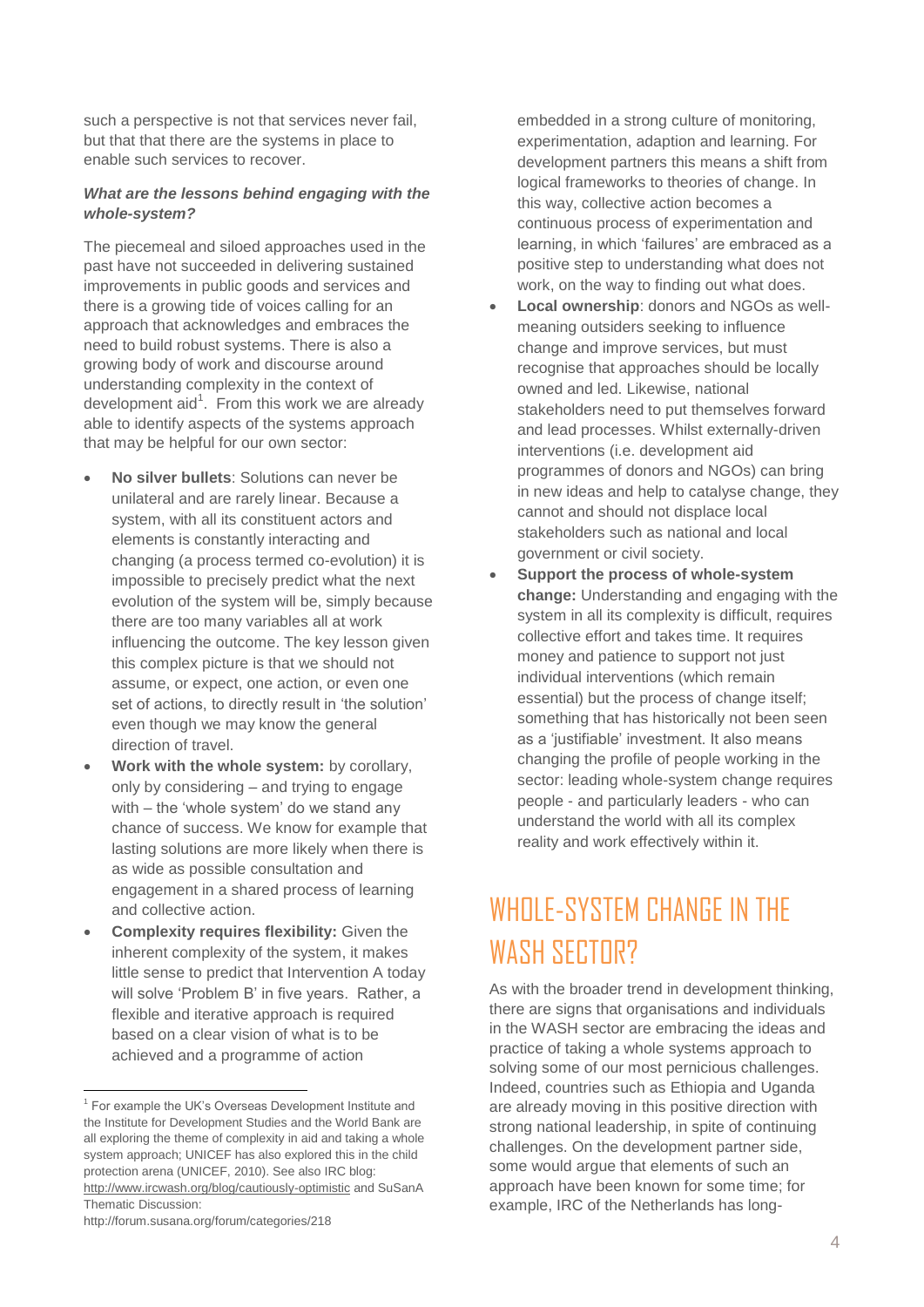championed the learning alliance approach to action research for example (Moriarty et al, 2005,).

Other NGOs have supported locally-led solutions that embrace systems thinking these include Water For People, WaterAid, Engineers Without Borders, Canada, the Millennium Water Alliance and WASH Alliance International. The larger donor agencies are increasingly placing an emphasis on building national capacity and supporting national systems, for example WSP/World Bank, DFID and USAID, while the BMZ<sup>2</sup> has supported national systems strengthening for over a decade in a number of countries. We are steadily building insights into what it actually means to take a whole systems change approach and the nuts and bolts of how it can be done, both in the rural and urban sectors.

Indeed, the Sanitation and Water for All (SWA) partnership - our apex political platform – is increasingly embracing a system building agenda, calling for support to nationally-led processes and for more collaborative behaviours from external actors.

A comprehensive assessment of taking a wholesystems approach comes from the work of IRC in Ghana, with funding from the Bill and Melinda Gates Foundation, where an analysis of five years and more of work was carried out to learn lessons about what it takes to facilitate a change process (Lockwood, H. and Duti, V.; 2015). The key lessons from this study include, the importance of a common understanding of the problem (in this case low levels of functionality and poor service delivery); the role of continuous learning and reflection; the need to identify and involve champions (at senior technical and political levels) and the importance of a facilitator or 'broker', also referred to as a 'backbone organisation'. The study highlights the serious investments needed to take such an approach, suggesting a minimum ten-year time horizon to see positive change emerge and a cost of some \$1 million per year to support and facilitate the change process. This change will never fully materialise without domestic resource mobilisation and the firm commitment to building local systems and capacity over the long-term.

This may appear a high price tag, but when compared to the tens of millions of dollars spent each year on new services and the poor results in

-

terms of access to services (as illustrated in the figure shown earlier) we would argue that it is in fact a good value proposition if it can lead to lasting systemic improvements. The continuing outcome of this change process in Ghana is now directly influencing additional funding from other organisations, including government, of around US\$190 million for mutually reinforcing activities towards achievement of a common goal of sustainable rural water service delivery.

# FINDING OUR PLACE IN THE SYSTEM

The idea of the world – or even just the WASH sector – as a complex, constantly adapting place can be overwhelming "*How can I understand such a system, let alone influence it?!"*

Yet it doesn't have to be, and indeed the first step to engaging with whole system change is simply to recognise the WASH sector as complex and 'messy' reality in which we are but one actor among many and where the ultimate success of our intervention relies on our ability to work collaboratively with others.

Practical ways in which governments, individuals and organisations can start to shift their thinking and actions include:

- Mapping the system and locating your place within it; understanding what others are doing and engaging actively and constructively with them;
- Realising that your presence and actions either as a permanent actor, or a 'temporary' development partner – implies you are already part of that system;
- Recognising and working to support and never displace or duplicate – national and local leadership and systems (especially national monitoring systems);
- Being open to, and collaborating with, collective action that starts by developing a shared understanding of both vision and challenges with as wide a group as possible – and then moving to a shared programme of learning and adaptation;
- Arguably most importantly and requiring the biggest shift - being open and willing to support (financially) the costs and processes required to support collective action;

<sup>&</sup>lt;sup>2</sup> German Federal Ministry for Economic Cooperation and Development (BMZ)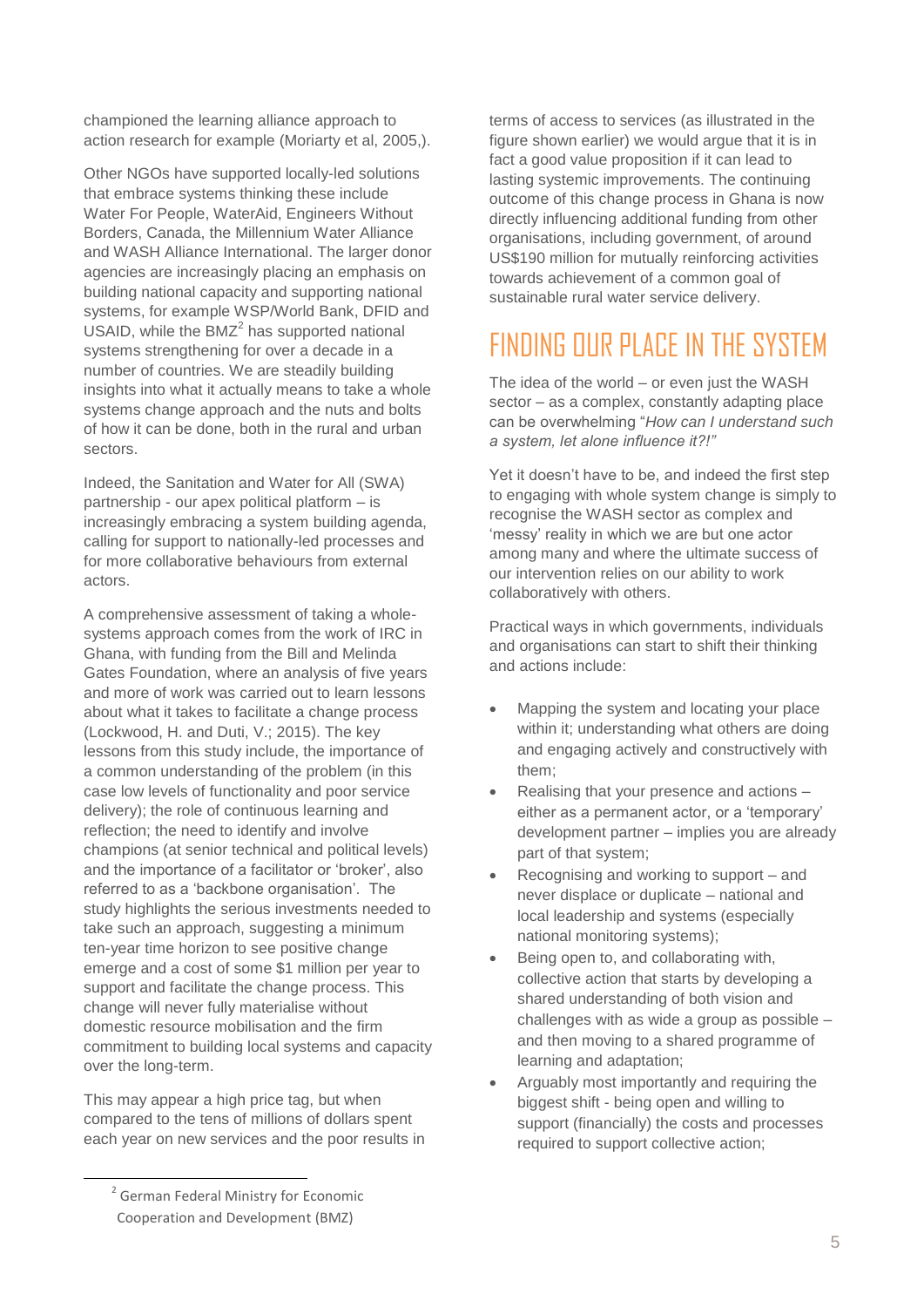#### **Answering the question: "***what can I do differently to support whole-system change and the creation of robust national systems?***" lies at the heart of this year's Kampala WASH Symposium.**

Perspectives on this question will vary depending on whether you represent government, civil society or an international development partner, and there will be different implications in terms of time horizons and incentives to act. And of course what

any one of us can do, and how far we can change our own thinking and behaviours, depends on who we represent and what our influence is within our own organisation. Often, those with the greatest power to influence, for example in government or international financial institutions, may be those who are most bound by rules and bureaucracy. Yet achieving universal access by 2030, and ensuring that once achieved services can be sustained through strong and effective national systems requires that we do indeed change.

## REFERENCES AND RESOURCES.

IDS, UK:<http://www.ids.ac.uk/go/idsproject/complexity-theories-of-change-and-aid-impact>

Casella, D.,Van Tongeren, S.A.E., Nikolic, I. 2015. 'Change in complex adaptive systems: A review of concepts, theory and approaches for tackling 'wicked' problems in achieving sustainable rural water services'. IRC, The Hague, The Netherlands.

[Galli, G.,](http://www.ircwash.org/biblio/author/17483) [Nothomb, C.](http://www.ircwash.org/biblio/author/17407) & [Baetings, E.,](http://www.ircwash.org/biblio/author/15872) 2014. ['Towards systemic change in urban sanitation',](http://www.ircwash.org/resources/towards-systemic-change-urban-sanitation) IRC [\(http://www.ircwash.org/resources/towards-systemic-change-urban-sanitation\)](http://www.ircwash.org/resources/towards-systemic-change-urban-sanitation)

Lockwood, H and Duti, V. (2015) 'Whole system change: capturing the change process in the Ghana rural water sub-sector', IRC/Aguaconsult

Moriarty, P.; Fonseca, C.; Smits, S. And Schouten, T. 'Learning Alliances for scaling up innovative approaches in the Water and Sanitation sector' 2005, IRC Netherlands [\(http://www.ircwash.org/sites/default/files/Moriarty-2005-Learning.pdf\)](http://www.ircwash.org/sites/default/files/Moriarty-2005-Learning.pdf)

USAID; 'Local Systems: A framework for supporting sustained development' April 2014; Washington D.C., USAID

Wulczyn, F.; Daro, D.; Fluke, J.; Feldman, S.; Glodek, C.; Lifanda, K. 'Adapting a Systems Approach

to Child Protection: Key Concepts and Considerations' United Nations Children's Fund (UNICEF), New York 2010

Valters, C. 'Theories of Change: Time for a radical approach to learning in development'

September 2015, ODI, UK [\(http://www.odi.org/sites/odi.org.uk/files/odi-assets/publications-opinion](http://www.odi.org/sites/odi.org.uk/files/odi-assets/publications-opinion-files/9835.pdf)[files/9835.pdf\)](http://www.odi.org/sites/odi.org.uk/files/odi-assets/publications-opinion-files/9835.pdf)